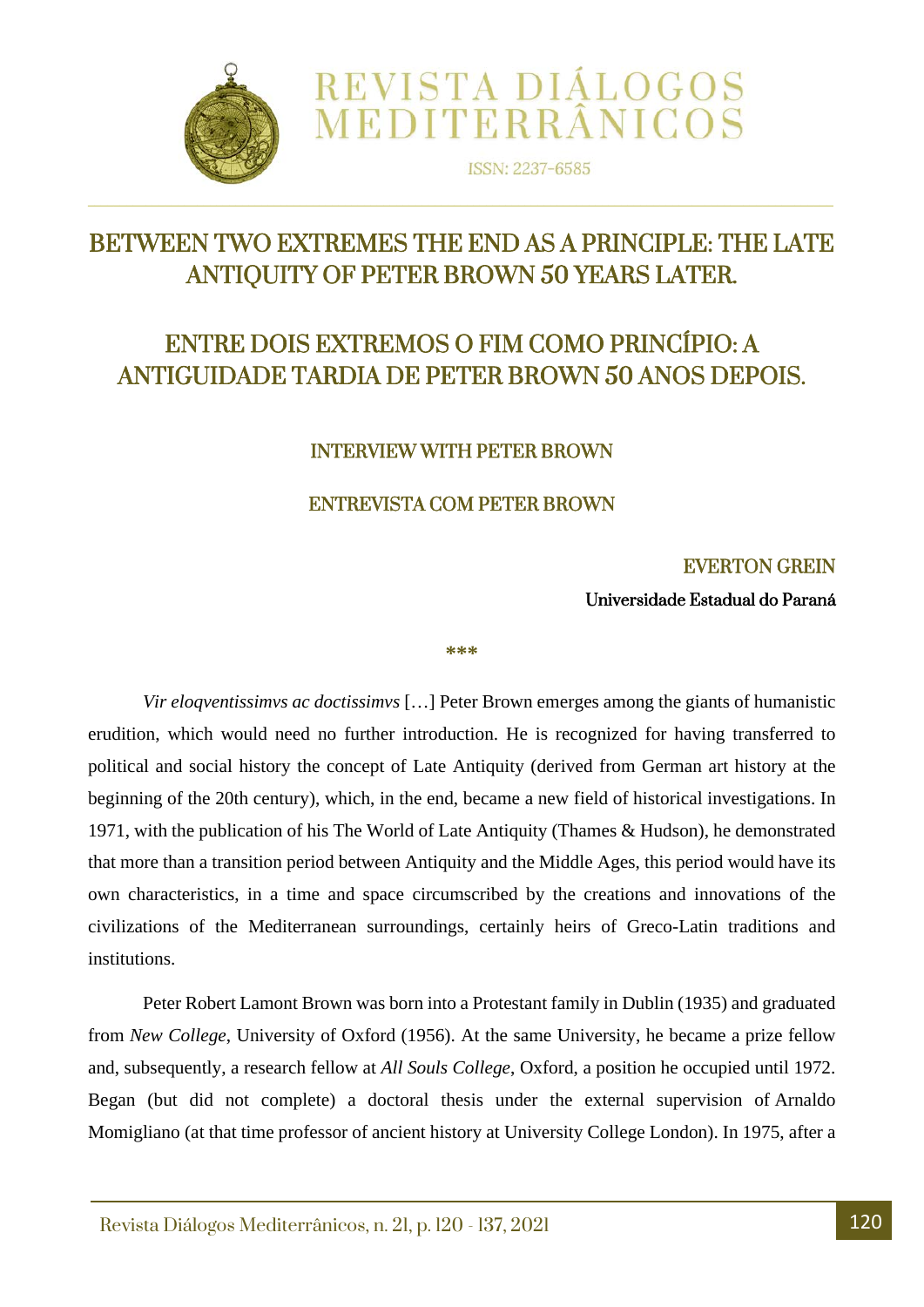brief stint as a visiting professor at the *University of California* at Berkeley, he took up the chair of Modern History at the *Royal Holloway College*, University of London, holding the position until 1977, when he returned to Berkeley to take over as professor of Classics and History studies, a position he would hold until 1986.

\_\_\_\_\_\_\_\_\_\_\_\_\_\_\_\_\_\_\_\_\_\_\_\_\_\_\_\_\_\_\_\_\_\_\_\_\_\_\_\_\_\_\_\_\_\_\_\_\_\_\_\_\_\_\_\_\_\_\_\_\_\_\_\_\_\_\_\_\_\_\_\_\_\_\_\_\_\_\_\_\_\_\_\_\_\_\_

In the fall of 1986, he became professor of History at Princeton University, a position he held formally until 2011. In 1979 he was elected to the American Academy of Arts and Sciences, and in 1988 to the Medieval Academy of America, and 1995 to the American Philosophical Society, received recognition as a Doctor *Honoris Causa* by twenty universities, half of them in the United States. Throughout his vast career, he has given hundreds of conferences, received several important academic awards and distinctions, having published dozens of individual and collective books and hundreds of articles.

This year 2021 marks the 50th anniversary of the publication of its last The World of Late Antiquity and the Revista Diálogos Mediterrânicos through the Center for Mediterranean Studies of the Federal University of Paraná had the honor of being able to talk to Professor Peter Brown.

#### **\*\*\***

#### **INTERVIEW**

Professor Peter Brown, on behalf of *Diálogos Mediterrânicos*, I would like to thank you for your willingness to give this interview and to emphasize that it is a great honor for me to be able to speak with you.

### **1. You are considered one of the most important historians of our time. The profession of historian was a choice? Could you briefly tell us about your trajectory and your influences?**

**PB**: My decision to become a historian owed much to my background. I grew up in Sudan, where my father worked in the railways until 1947, and in the Republic of Ireland. My family were members of the Protestant minority in a very Catholic Ireland. This meant that, in both places, my family were outsiders. In Sudan this was obvious: the overwhelming majority of the Muslim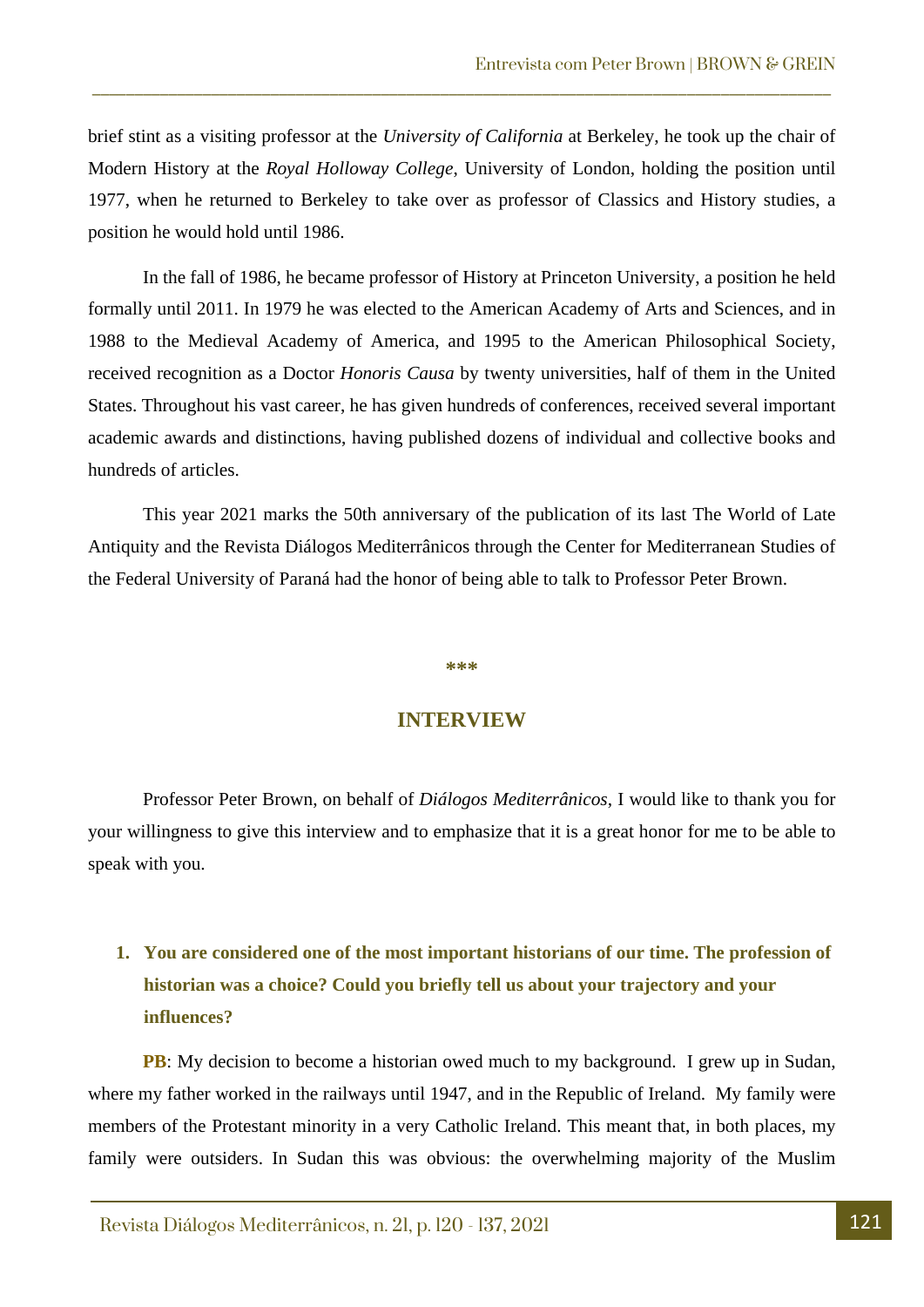population were alien to us. But in Ireland, also, we were aware that we did not share many of the beliefs and values of the majority of our Irish, Catholic compatriots. The sense of a distance between myself and those around me – of being on the edge of worlds to which I did not fully belong was what both disquieted me and inspired me to explore those different worlds.

\_\_\_\_\_\_\_\_\_\_\_\_\_\_\_\_\_\_\_\_\_\_\_\_\_\_\_\_\_\_\_\_\_\_\_\_\_\_\_\_\_\_\_\_\_\_\_\_\_\_\_\_\_\_\_\_\_\_\_\_\_\_\_\_\_\_\_\_\_\_\_\_\_\_\_\_\_\_\_\_\_\_\_\_\_\_\_

Hence my interest in the past has always been less that it was **past** than that it was **different**. Time had made it as different from me as the populations of Sudan or of Catholic Ireland were different from me and my family. Between me and the past there lay that chasm of **difference**  that I was resolved, from an early age, to overcome –to step across some boundary in the mind; to enter worlds whose richness had been held back from me by ignoranceand prejudice. Whether this was the Later Empire, in the distant past, or my native Ireland, in the present, this was the first step that mattered. Looking back, it seems that I had taken this step from my childhood onwards. Without the challenge of **difference,** I would not have become a historian.

## **2. In his academic career as a historian, three names seem to have a very strong presence in terms of research and methodological options: Arnaldo Momigliano, André Piganiol and Henri-Irénée Marrou. What role do you assign to these historians in your intellectual background?**

**PB:** When I came to Oxford as an undergraduate student in 1952, I was aware that I wanted to study periods at a great distance from the present because they were so different from the present. Had I been an anthropologist, I might have been happy to study a contemporary society markedly different from my own; or, even if I was a theologian, a religious system – say, Buddhism – markedly different from my own belief-system: it was the challenge of difference that attracted me. A sense of the difference between the Catholic Middle Ages and the modern world was what instantly attracted me on arriving in Oxford. In Oxford, the Middle Ages seemed to live on in the beauty of its Gothic buildings and its country churches. What had it been like to live in that distant, very different time, whose monuments surrounded me and drew my eyes to their intricate carvings and to the glowing figures in theirstained glass windows?

As a student in Oxford, I studied medieval and modern history – not the history of the ancient world. But, while I studied the High Middle Ages for my final examination, I realized that my interests had slipped yet further back in time to the period that was called"The Birth of the Middle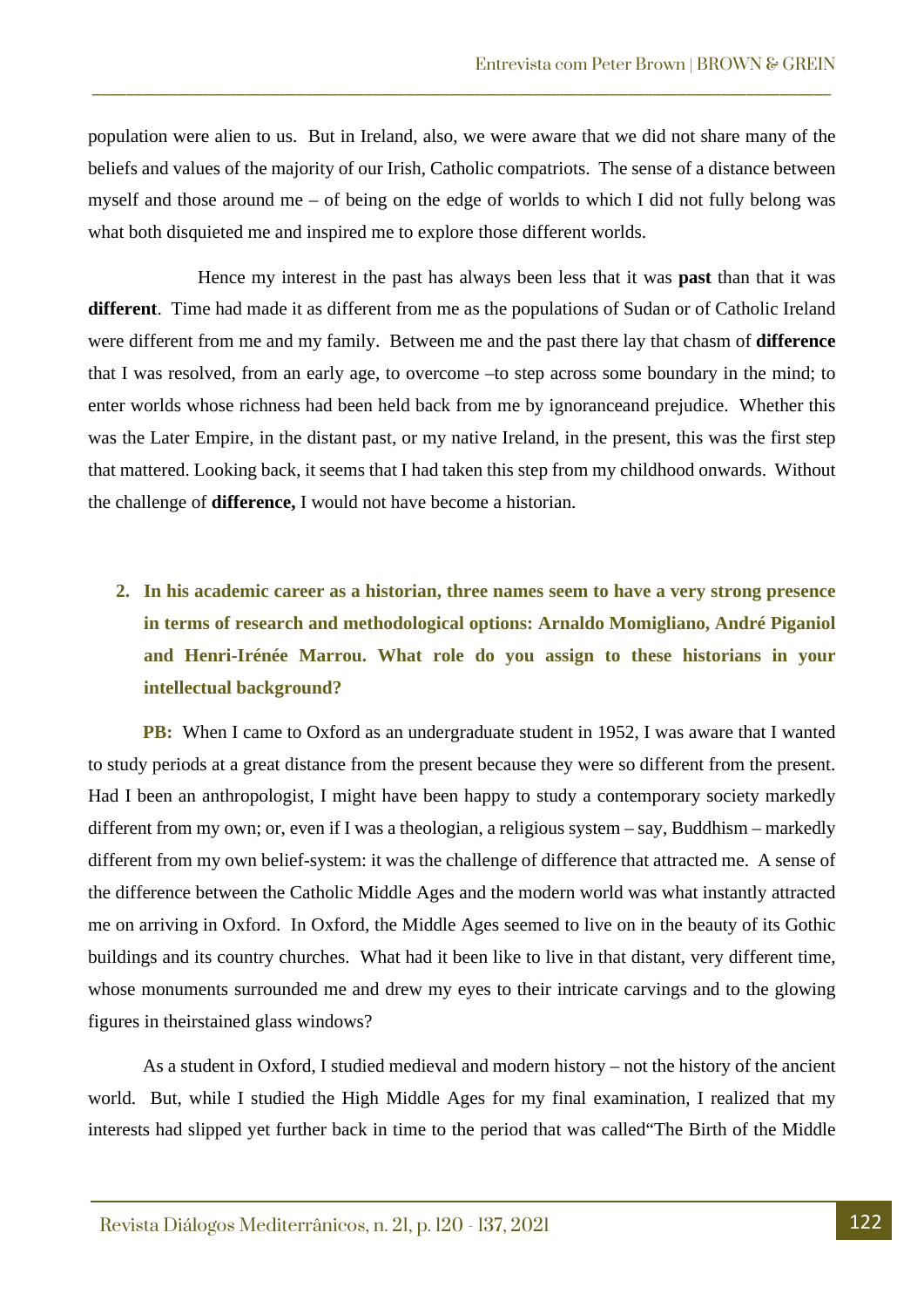Ages" – to the centuries when a new Europe arose from the ruins of the Roman Empire. In 1956I took my final examinations and committed myself to the study of that period as a young researcher.

\_\_\_\_\_\_\_\_\_\_\_\_\_\_\_\_\_\_\_\_\_\_\_\_\_\_\_\_\_\_\_\_\_\_\_\_\_\_\_\_\_\_\_\_\_\_\_\_\_\_\_\_\_\_\_\_\_\_\_\_\_\_\_\_\_\_\_\_\_\_\_\_\_\_\_\_\_\_\_\_\_\_\_\_\_\_\_

In doing this, I was inspired by a number of great books and by a few great scholars. I deliberately use the word "inspired". They were more than "methodological options" for me.

Why was this so? In 1950s Oxford, the research of graduate students was not directed, as on a European model, by seminars and by courses where methodological options might be advocated by professors and discussed by students. I was left to myself to make my own methodology out of my own, largely undirected reading. Hence the huge importance for me of the figures whom you mention. They did much more than instruct me: they inspired me, and gave me the courage to continue in what was, at that time, a lonely intellectual trajectory.

Each inspired me in a different way. Arnaldo Momigliano was my designated supervisor for a thesis on "The Social and Economic Position of the Roman Aristocracy in the Sixth Century AD". Momigliano taught in London and I was attached to All Souls College in Oxford. We seldom met and he did little to direct my research. Instead, he played a much more important role to me than that of a mere supervisor: he was an Ego Ideal. He stood for European scholarship in its most wide and generous manifestation. His vast knowledge of the historiography of the ancient world from classical times to the present reassured me that I was never alone: he showed that almost every problem that preoccupied scholars of the Later Empire in the present had already been discussed by European scholars since the Renaissance. He directed my attention unfailingly not only to **what** scholars said about different themes of ancient history. He showed **why** they said it, in what wider cultural context, and with what long-term consequences.

Thanks to Momigliano, I have always seen history as more than mere problem-solving. For Momigliano, to resolve any question about the ancient world involved listening to the long dialogue of Europe on the nature of its own past. As I came to know him better over the years, Momigliano's commitment to a historiographical approach to contemporary scholarship – his acute respect for the constant effort of historians of all kinds, in all ages and in all countries, to reach an understanding of the past -- accounted for a rare intellectual generosity on his part, and for a truly cosmopolitan vision that was lacking in the more parochial world of British scholarship at that time.

It was to European scholars that I turned as an undergraduate and as a graduate student. I read *L'Empire chrétien* of André Piganiol as the first account of the fourth century AD that was not overshadowed by the notion of decline and fall. Here was a Roman empire no longer seen as living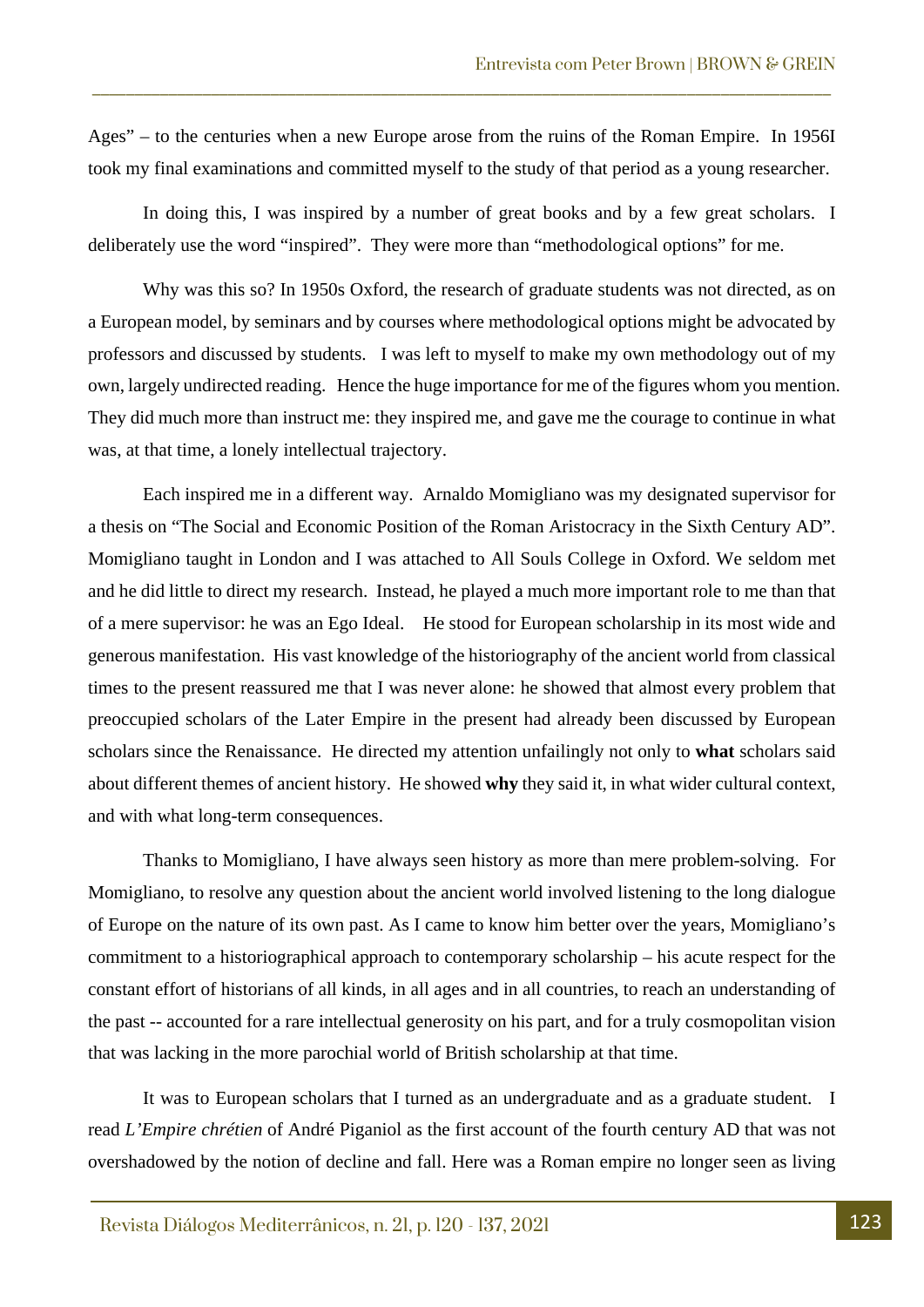in the shadow of a death sentence. Nor was it a mere shell of its old self. It had not been entirely ruined by the crisis of the third century, as Mikhail Rostovtzeff (whom I had already read in Ireland) had supposed. <sup>[1](#page-4-0)</sup> Neither was it caught in the grip of some deep-seated process of decadence, as was the notable opinion of Otto Seeck: "It was not the Germans who brought the Roman Empire to its downfall; rather, an inner illness laid it waste<sup>" [2](#page-4-1)</sup>. Far from it. Until brought to its knees by barbarian warlords, the Roman empire – for all its ancient ills – was still a going concern. I went out of my way to mark heavily Piganiol's last sentence:

\_\_\_\_\_\_\_\_\_\_\_\_\_\_\_\_\_\_\_\_\_\_\_\_\_\_\_\_\_\_\_\_\_\_\_\_\_\_\_\_\_\_\_\_\_\_\_\_\_\_\_\_\_\_\_\_\_\_\_\_\_\_\_\_\_\_\_\_\_\_\_\_\_\_\_\_\_\_\_\_\_\_\_\_\_\_\_

La civilisation romaine n'est pas morte de sa belle mort.

Elle a été assassinée.

Roman civilization did not die a natural death. It was murdered.<sup>[3](#page-4-2)</sup>

I would add also the great Italian scholar, Santo Mazzarino, whose *Stilicone* (and later his Aspetti socialie del quarto secolo<sup>[4](#page-4-3)</sup>) impressed me greatly. The first page of Mazzarino's Preface to his *Stilicone* gave me the answer to Seeck:

The history of the later empire is in some ways a relatively young field of inquiry: long thought of as a history of imperial "decadence" (the history of a "lower" empire) it appeared above all in a negative light in relation to the periods that had preceded it … The effort to give this period a historical autonomy and a positive function is, one might say, a relatively new achievement. [5](#page-4-4)

In this way, Mazzarino, like Piganiol, showed me how to write about the political and social history of the Later Empire without invoking the notion of inevitable decline.

And so my reading raised a further question. The overwhelming majority of studies of the Later Empire had treated this period as if it was no more than an anxious prelude to the imminent Fall of Rome. But what I had found in Piganiol and Mazzarino suggested otherwise: there was a lot more life in the Later Empire than we had thought. Far from being an awkward hiatus between the ancient world and the Middle Ages it seemed to be a period with a vitality of its own. But, in order to become

<span id="page-4-0"></span><sup>&</sup>lt;sup>1</sup> ROSTOVTZEFF, Mikhail Ivanovich. *The Social and Economic History of the Roman Empire*. Oxford: Clarendon Press, 1926.

<span id="page-4-1"></span><sup>2</sup> SEECK, Otto Karl. *Geschichte des Untergangs der antiken Welt. Band 1* (1895: last edition, Stuttgart: Metzler, 1921- 1922), p.191.

<span id="page-4-2"></span><sup>3</sup> PIGANIOL, André. *L'empire chrétien.* Glotz, Histoire générale: Histoire romaine IV, p.2. Paris: Presses Universitaires de France, 1947, p.422.

<span id="page-4-3"></span><sup>4</sup> MAZZARINO, Santo. *Aspetti sociali del quarto secolo.*Rome: Bretschneider, 1951.

<span id="page-4-4"></span><sup>5</sup> MAZZARINO, Santo. *Stilicone. La crisi imperiale dopo Teodosio.* Rome: Signorelli, 1942, p.v. (reprinted Milan: Rizzoli, 1990, with a most perceptive introduction by Andrea Giardina.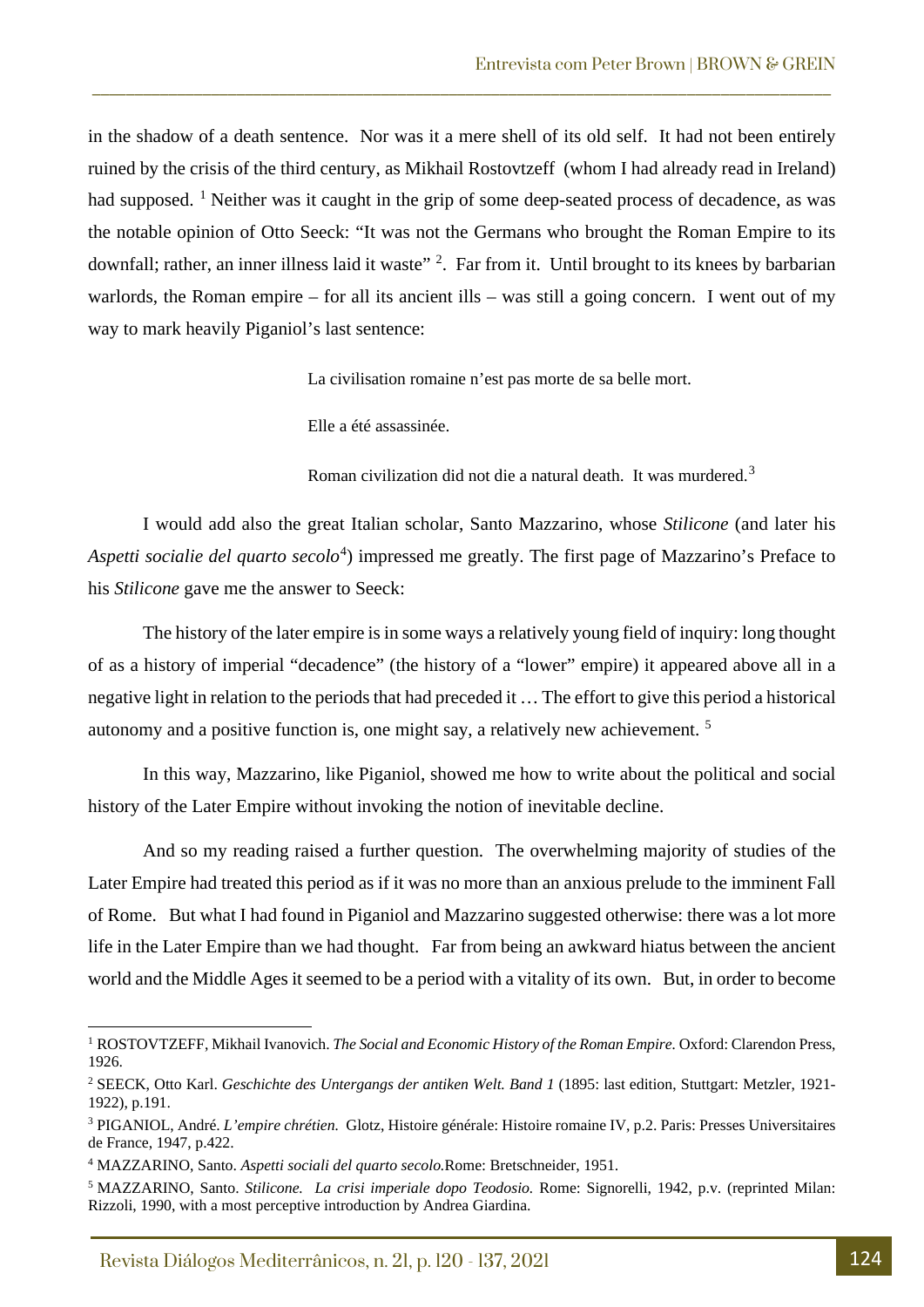a field of study in its own right, the period needed a name. This name was provided for me by yet another giant among European scholars – Henri-Irénée Marrou.

\_\_\_\_\_\_\_\_\_\_\_\_\_\_\_\_\_\_\_\_\_\_\_\_\_\_\_\_\_\_\_\_\_\_\_\_\_\_\_\_\_\_\_\_\_\_\_\_\_\_\_\_\_\_\_\_\_\_\_\_\_\_\_\_\_\_\_\_\_\_\_\_\_\_\_\_\_\_\_\_\_\_\_\_\_\_\_

It is difficult to exaggerate my debts to Marrou. The most obvious debt is that he gave me, for the first time, as a young student in 1956, the term of "Late Antiquity". He borrowed this term from German art historians who had used it to describe the art of the period between 200 and 600 AD as if it was a vigorous cultural epoch of its own. He deliberately used the original German term, *Spätantike*.

German, which welcomes neologisms with ease, has developed the habit of speaking of *Spätantike* [Late Antiquity].[6](#page-5-0)

This suggestion was crucial. From then onwards, I had a name for the period that had begun to intrigue me: "Late Antiquity".

By using the term "Late Antiquity" Marrou made plain that he had changed his mind. He had written his *grande thèse* (*Saint Augustin et la fin de la culture antique*)to show that Saint Augustine was a *lettré de la décadence*– the product of a decadent educational system. Then, twelve years later, he declared that he now thought differently. He argued that the culture of the 4th and 5th centuries was far from being dead. It was taking on vigorous new forms – the extraordinary blending of classical and Christian in works such as Augustine's *Confessions* and *City of God* being the known examples of a late antique sensibility.

Marrou made his views plain in a remarkable *Retractatio*– a critique of the notion of decadence which had pervaded his *Saint Augustin et la fin de la culture antique*. He now presented it as a culture which had changed, subtly but irrevocably, from classical times; but (like the empire itself) it had retained much of its ancient vigor. He could no longer say that:

> Saint Augustine and, with him, the culture of his times were, as it were, being swept way on a current hurtling towards a void. No ....

> The civilization of the later empire [the *Bas-Empire*], as it is reflected in the culture of Augustine, is a vigorous organism, still evolving.<sup>[7](#page-5-1)</sup>

To this I added in the margin of my copy, in capital letters, "Hurrah! Hurrah!!"

<span id="page-5-1"></span><span id="page-5-0"></span><sup>6</sup> MARROU, Henri-Irénée. *Saint Augustin et la fin de la culture antique* with*Retractatio*, Bibliothèque des Écoles françaises d'Athènes et de Rome 145 bis (Paris: de Boccard, 1949): *Retractatio,* p. 694. <sup>7</sup> MARROU, *Retractatio... op. cit,* p.689.

Revista Diálogos Mediterrânicos, n. 21, p. 120 - 137, 2021 125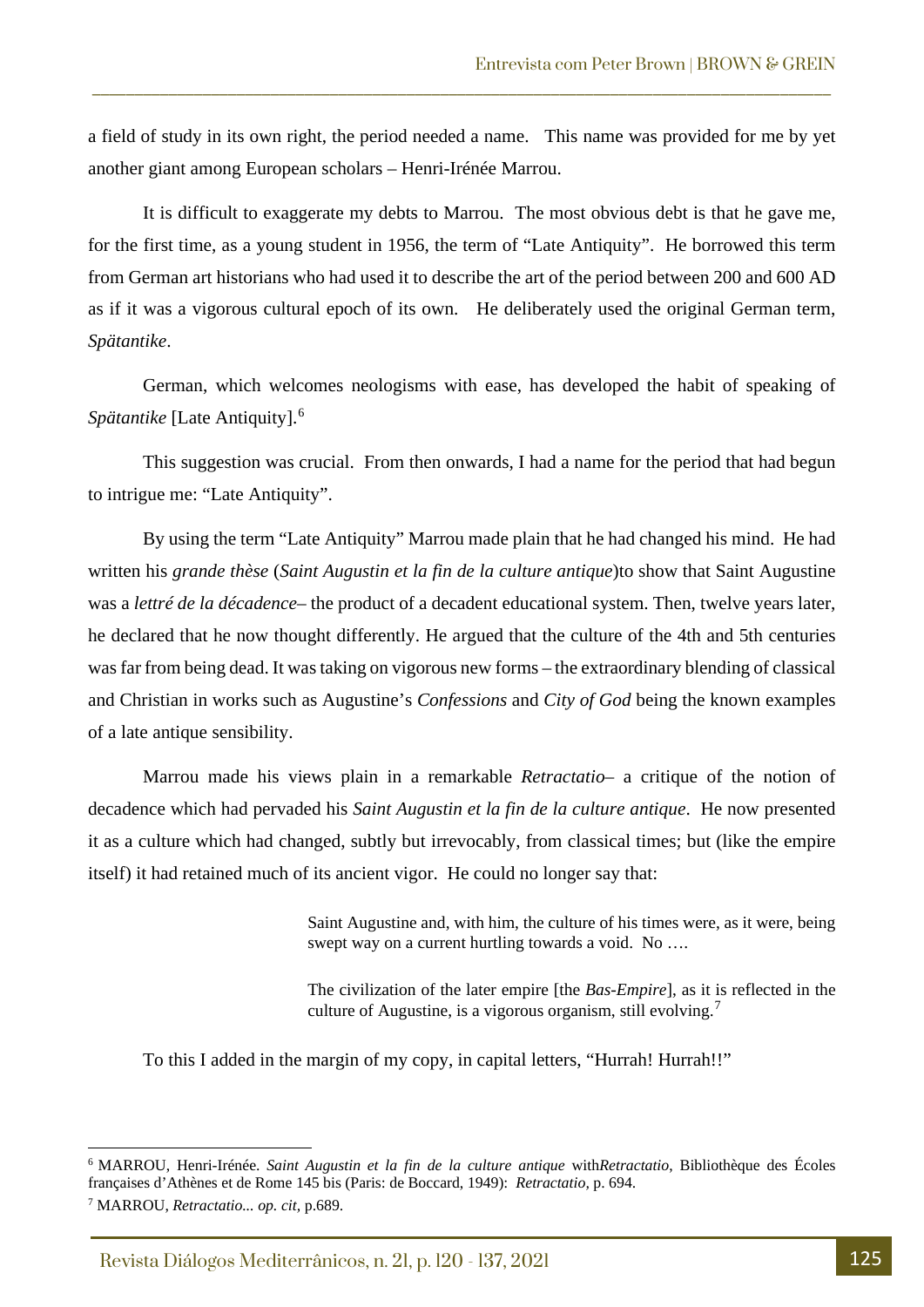In later years, I owed much more than that to Marrou. Here my debt was less to Marrou as the exponent of the culture of Augustine, so much as to Marrou as a model historian of ancient culture as a whole. Marrou showed the hand of a master in his ability to join the creative life of individuals to the wider frame of their culture. As he made clear in a note from some time after 1943: "All my theory of culture aims to throw light on the relation of personal thought to its milieu, to its tradition, to the community." [8](#page-6-0)

\_\_\_\_\_\_\_\_\_\_\_\_\_\_\_\_\_\_\_\_\_\_\_\_\_\_\_\_\_\_\_\_\_\_\_\_\_\_\_\_\_\_\_\_\_\_\_\_\_\_\_\_\_\_\_\_\_\_\_\_\_\_\_\_\_\_\_\_\_\_\_\_\_\_\_\_\_\_\_\_\_\_\_\_\_\_\_

In 1956, I was unaware of his other masterpiece, the *Histoire de l'éducation dans l'antiquité,*  which had appeared a year before the *Retractatio.* Marrou's change of mind on the issue of decadence had plainly been due to his writing the *Histoire de l'éducation*, which revealed the impressive staying power and capacity for renewal over the centuries of the Greco-Roman system of education. Of the two books, the *Histoire de l'éducation* was the one on which I would draw most frequently in later years. Marrou's evocation of the basic aims and structure of the educational system of the Hellenistic and Roman periods remains a masterpiece. His conclusion to the first volume – entitled "L'humanisme classique" – are truly golden pages, to which I would still draw the attention of any scholar engaged with any system of traditional education in any pre-industrial society.<sup>[9](#page-6-1)</sup>

**3. In his vast work, two themes are placed in a very particular way: from the historical point of view "Christianity"; and from a historiographical point of view, "Late Antiquity". Could you tell us a little about how these themes - although inseparable caught your attention?**

**PB:** Here I would emphasize the importance of my Irish Protestant background. I grew up in a society where religion still played a major role. Whatever my own beliefs, it was natural for me to take religion seriously. Coming from Ireland to study in a more liberal, less confessionally divided England, I was puzzled by the urbane indifference to religion of many of my English friends and colleagues. In the 1950s and 1960s, in both ancient and medieval history, religious factors tended to be overlooked in favor of social and political explanations. This struck me as naïve. For me, religious conflict and religious intolerance were still live issues. I began my work on Saint Augustine with the conflict between Catholics and Donatists in Roman North Africa, and with a study of Augustine's attitude to religious coercion.<sup>[10](#page-6-2)</sup> Indeed, in the first decade of my scholarly activity, I deliberately

<span id="page-6-1"></span><span id="page-6-0"></span><sup>8</sup> MARROU, Henri-Irénée. *Carnets posthumes*, XI (3) 77, ed. Françoise Marrou-Flamant. Paris: Le Cerf, 2006, p.355. <sup>9</sup> MARROU, Henri-Irénée. *Histoire de l'éducation dans l'antiquité.* Paris: Le Seuil, 1948, p.323-336.

<span id="page-6-2"></span><sup>10</sup> BROWN, Peter. Religious Dissent in the Later Roman Empire: the Case of North Africa, *History* 46 (1961), p.83-101, reprinted in *Religion and Society in the Age of Saint Augustine* (London: Faber, 1972), p.237-257; Religious Coercion in the Later Roman Empire: the Case of North Africa, *History* 48, 1963, p.283-305 in *Religion and Society,* pp.301-331; and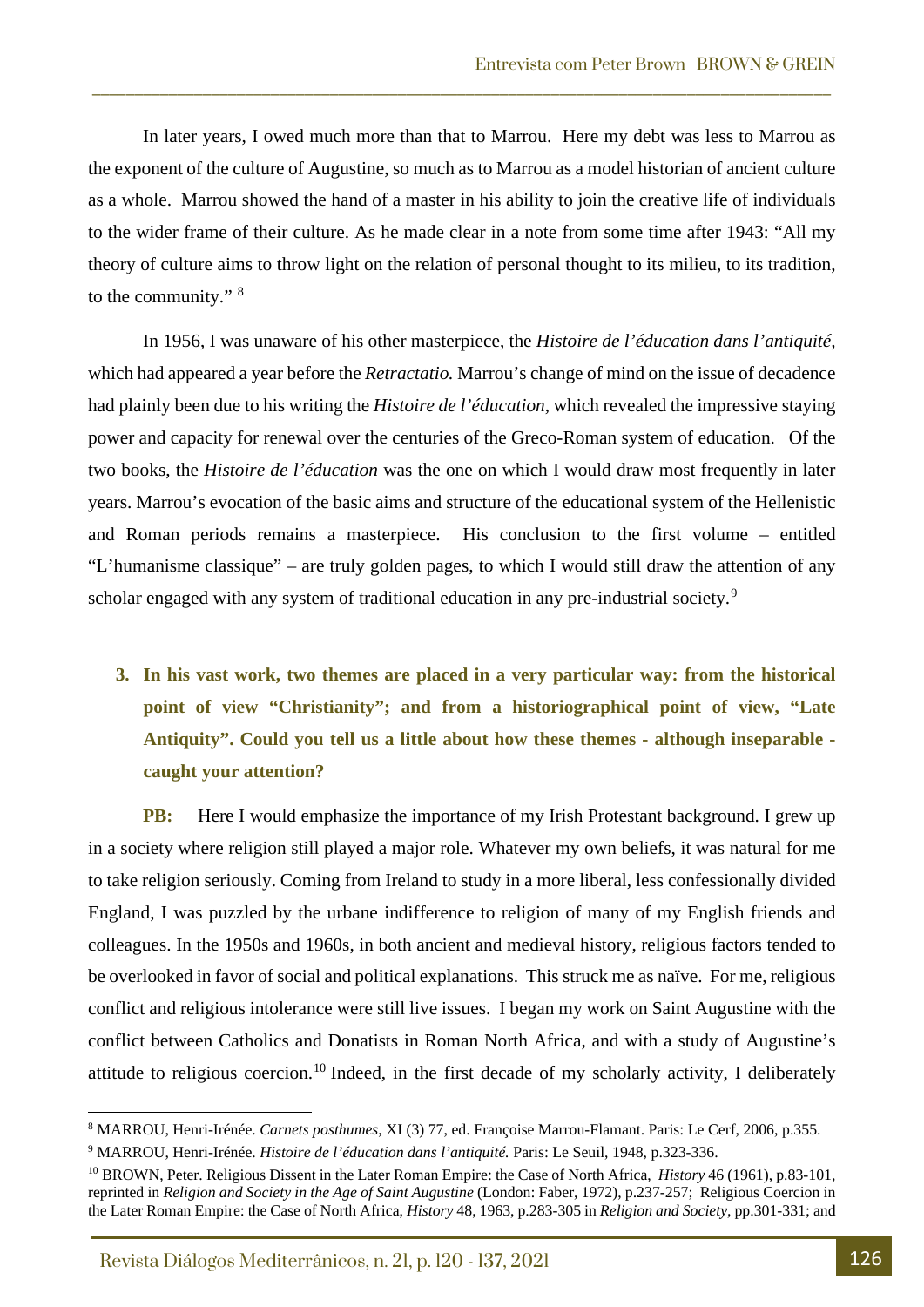turned to the Later Roman Empire to trace the origins of the power based on religion which was such a marked feature of medieval and Post-Reformation Europe.

\_\_\_\_\_\_\_\_\_\_\_\_\_\_\_\_\_\_\_\_\_\_\_\_\_\_\_\_\_\_\_\_\_\_\_\_\_\_\_\_\_\_\_\_\_\_\_\_\_\_\_\_\_\_\_\_\_\_\_\_\_\_\_\_\_\_\_\_\_\_\_\_\_\_\_\_\_\_\_\_\_\_\_\_\_\_\_

My increasingly frequent adoption of the term "Late Antiquity" coincided with a widening of my field of study. I became less concerned with issues of religious conflict, intolerance and the exercise of state power in the relations between organized churches, and more interested in wider themes, such as the overall religious mood of late antiquity – a mood often shared to an unexpected degree by pagans, Jews and Christians -- in a geographical area that reached far beyond the frontiers of the Roman Empire.

My study of the diffusion of Manichaeism marked the beginning of a swing to the East by which I turned from the study of Saint Augustine to an interest in the eastern Mediterranean and the Middle East. <sup>11</sup> This move to the East was one of the turning points of my scholarly career. It included my learning Hebrew, Syriac, and eventually, Coptic, Armenian, and Ethiopic. For me, "Late Antiquity" has always conjured up for me that opening of horizons on to a wider world that emerged when the vivid but narrow circle of the classical Mediterranean opened itself up to the rich hinterland of Africa and the Middle East, as happened after the year 200 AD.

### **4. Regarding your research procedures, what are your starting points usually? I mean, do you look from the present to the past, or do you prefer to start with specific questions from the past and bring them to the present?**

**PB:** As I explained, my interest in the past has always been driven by an acute sense of its **difference** from the present. For this reason I have been careful to avoid projecting into the past concerns and agendas that belong to our present age. To do this would be to create a false familiarity with the past. I notice that, in my research. I have often concentrated on those aspects of the past that strike modern persons as peculiarly alien and, even, distasteful –holly men, relics, sexual renunciation. I consider that my work is successful when the reader comes to feel that it is **we** who are strange that the world that we take for granted would have appeared to be quite as unusual to those whom we study as they now seem strange to us.

Augustine's Attitude to Religious Coercion, *Journal of Roman Studies* 54, 1964, p.107-116, in *Religion and Society…op. cit.*, pp.260-278.

<span id="page-7-0"></span><sup>11</sup> BROWN, Peter. The Diffusion of Manichaeism in the Roman Empire, *Journal of Roman Studies,* 59, 1969, p.92-10, in *Religion and Society in the Age of St. Augustine*, p.94-118.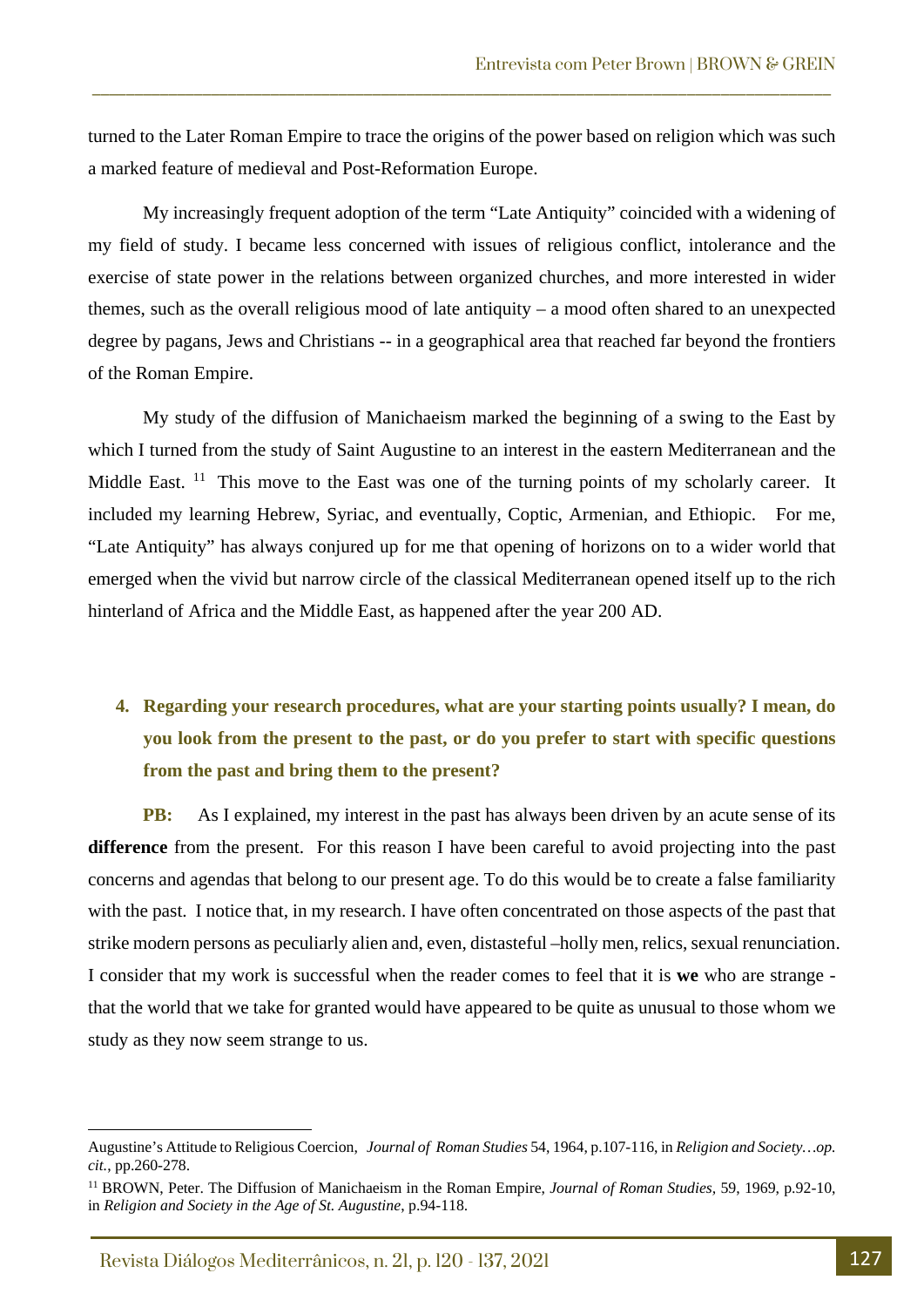This does not mean that I do not study issues which continue to affect us deeply -- intolerance, sexuality, wealth and poverty. But our first duty is to study them as the product of ages and societies that are different from our own. Only in this way can their study be of real help to us by throwing light on aspects of our own culture that might otherwise have escaped our notice. "Presentism" – the urge to study in the past only those issues which affect us in the immediate present – is the formula for suffocating that respect for strangeness – for the resolute otherness of the past -- which is, perhaps, the greatest gift of all that historians can bring to our own age.

\_\_\_\_\_\_\_\_\_\_\_\_\_\_\_\_\_\_\_\_\_\_\_\_\_\_\_\_\_\_\_\_\_\_\_\_\_\_\_\_\_\_\_\_\_\_\_\_\_\_\_\_\_\_\_\_\_\_\_\_\_\_\_\_\_\_\_\_\_\_\_\_\_\_\_\_\_\_\_\_\_\_\_\_\_\_\_

### **5. Even though your written work has a specific methodological rigor, it is often noted that his language is quite accessible. Is it a concern for you to address for everyone?**

**PB:** This issue concerns me greatly. I grew up in a small country, within an even smaller group –the Protestants. Yet within these narrow circles art and literature circulated vigorously. Leading Protestants contributed handsomely to the Gaelic Revival of the late nineteenth and early twentieth century – W.B. Yeats, John Millicent Synge and, later, Bernard Shaw. These authors all thought it to be their duty to speak to as wide a public as possible so as to create a healthy public culture for a new nation. I have always valued the remark of W.B. Yeats (writing in 1891):

To please the folk of few books is one's great aim. By being Irish I think one has a better chance of it – over here is so much to read and think about.<sup>[12](#page-8-0)</sup>

I feel the same. Historians of late antique society and religion often have to study topics which require a great deal of methodological sophistication. Not to turn to those disciplines would be as absurd as to attempt to study the economic history of a modern nation without knowledge of economic theory. But then the historian has to translate these discoveries into the common language of educated persons. To do otherwise is to insult one's readers and to fail in one's duty as a historian. For there is an elitism implicit in the use of jargon that is inconsistent with an open, democratic society.

<span id="page-8-0"></span><sup>&</sup>lt;sup>12</sup> FOSTER, Robert Fitzroy. *W.B. Yeats. A Life, I. The Apprentice Mage.* Oxford: Oxford University Press, 1997, p.110-111.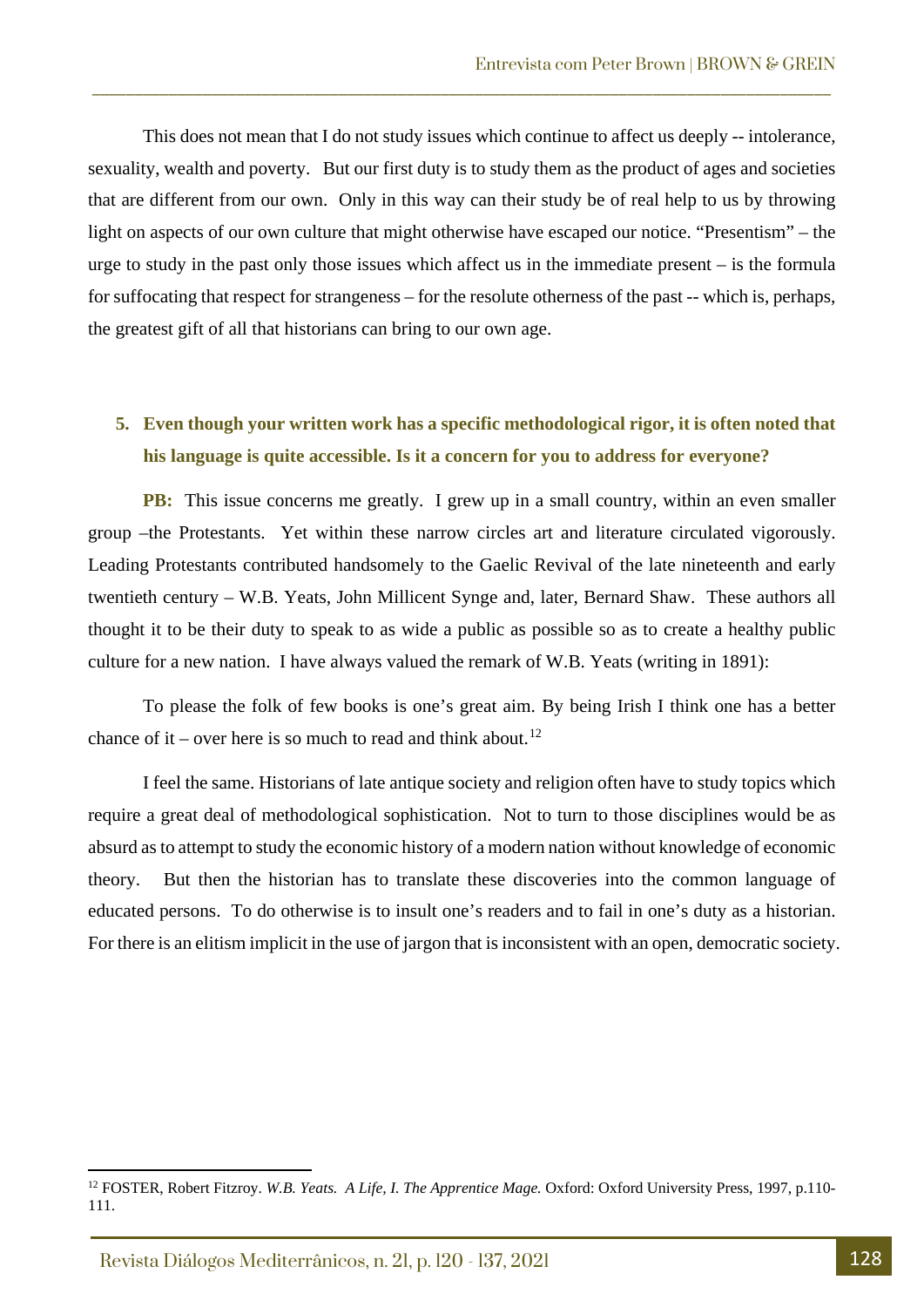### **6. The study of Christianity is a guiding element in his work. It is possible to find recurring points in both Western and Eastern Christianity. Can the idiosyncrasies of religion for different cultures (West / East) be interpreted as two worlds that walk on opposite sides?**

\_\_\_\_\_\_\_\_\_\_\_\_\_\_\_\_\_\_\_\_\_\_\_\_\_\_\_\_\_\_\_\_\_\_\_\_\_\_\_\_\_\_\_\_\_\_\_\_\_\_\_\_\_\_\_\_\_\_\_\_\_\_\_\_\_\_\_\_\_\_\_\_\_\_\_\_\_\_\_\_\_\_\_\_\_\_\_

**PB:** Ever since the time of Mazzarino's *Stilicone,* the contrast between the eastern and the western regions of the Roman Empire has been a primary concern for historians. The different destinies of the two regions has led us to rephrase our narrative of the decline and fall of the Roman Empire. Instead of asking why did the Roman Empire decline and fall, we now ask why did the Roman Empire decline and fall **only in the West?** 

The modern study of Late Antiquity began in the 1960s with a switch in the interests of ancient historians towards the study of the rich and diverse culture of the Greek world in the late antique period. I was fortunate to play apart in a general awakening of interest in the Eastern Empire among English scholars, all of whom I knew personally and whose books and articles appeared almost every year with some new insight on this strange new hybrid – a Greek Roman Empire of the East. <sup>[13](#page-9-0)</sup> This English contingent was matched by the work of French Byzantinists on the rise of Constantinople, by Gilbert Dagron, [14](#page-9-1) and by the study of poverty in Byzantium, by Évelyne Patlagean – a masterpiece worthy of Fernand Braudel's notion of an *histoire totale.[15](#page-9-2)*

This "recovery of the East" as a thriving Christian society inevitably affects our judgments on the relations between the Latin and the Greek churches. American and European scholarship has tended to move from the study of the Latin Fathers to those of the Greek world. Its center of gravity no longer lies in the West, with the towering figure of Saint Augustine.

This is shown by the papers presented at the International Patristic Conference, which takes place in Oxford every four years. When I first attended this Conference in 1963, I was fortunate to be working on Augustine. He stood at the very center of the Patristic world. At the conference, the study of Augustine and of a few major Greek Fathers predominated. It was like a massive grove

<span id="page-9-0"></span><sup>13</sup> HOPKINS, Keith. Eunuchs and Politics in the Later Roman Empire, *Proceedings of the Cambridge Philological Society*  139, 1963, p.62-80 now in *Conquerors and Slaves.* Cambridge University Press, 1978, p.172-196; JONES, Arnold Hugh Martin. *The Later Roman Empire, 284-602: A Social, Economic and Administrative Survey.* Oxford: Blackwell, 1964; LIEBESCHUETZ, John Hugo Wolfgang Gideon. *Antioch: City and Imperial Administration in the Later Roman Empire.*  Oxford: Oxford University Press, 1972; CAMERON, Alan. *Circus Factions.* Oxford: Oxford University Press, 1976; CAMERON, Averil. *Procopius and the Sixth Century.* Berkeley: University of California Press, 1985; MILLAR, Fergus. *A Greek Roman Empire*. Sather Classical Lectures 64 Berkeley: University of California Press, 2006.

<span id="page-9-1"></span><sup>&</sup>lt;sup>14</sup> DAGRON, Gilbert. L'Empire romain d'Orient au IV<sup>e</sup> siècle et les traditions politiques de l'Hellénisme: Le témoignage de Thémistius, *Travaux et Mémoires* 3 (1968); p.1-242; *Naissance d'une capitale: Constantinople et ses institutions de 330 à 451.* Paris: Presses Universitaires de France, 1974.

<span id="page-9-2"></span><sup>15</sup> PATLAGEAN, Evelyne. *Pauvreté économique et pauvreté sociale à Byzance, 4e – 7e siècles.* École des Hautes Études en sciences sociales: Civilisations et Sociétés 48. Paris/Le Haye: Mouton, 1977.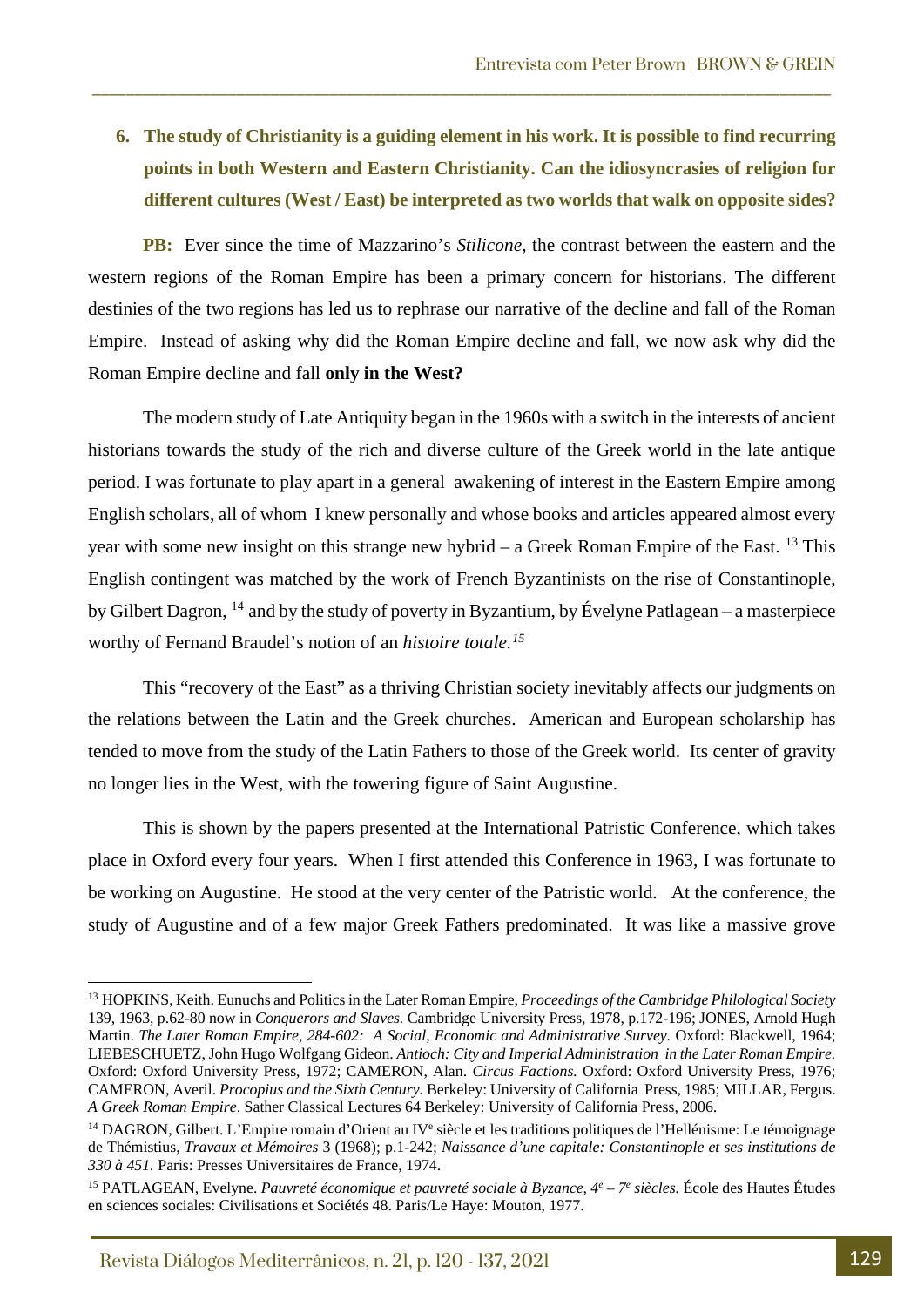surrounded by a mere scattering of other trees. Now this is no longer so. If anything, Augustine is neglected, and texts from the Christian East (in Greek, Syriac and Coptic, along with many other eastern languages) fill the landscape as far as the eye can reach.

\_\_\_\_\_\_\_\_\_\_\_\_\_\_\_\_\_\_\_\_\_\_\_\_\_\_\_\_\_\_\_\_\_\_\_\_\_\_\_\_\_\_\_\_\_\_\_\_\_\_\_\_\_\_\_\_\_\_\_\_\_\_\_\_\_\_\_\_\_\_\_\_\_\_\_\_\_\_\_\_\_\_\_\_\_\_\_

And these texts are now owned by everyone. No one church or variant of Christianity claims a monopoly of any authors. The comfortable, false familiarity of those who once claimed Augustine, Ambrose or Basil of Caesarea for themselves alone has largely disappeared among scholars. Jews and Christians, Catholics and Evangelicals, mainline Protestants and Mormons find nothing strange in sinking their minds into Christians of the Middle East, such as Ephrem the Syrian, Jacob of Sarugh or Philoxenos of Mabbug, as writers as much deserving of attention as the Greek and Latin Fathers whose works still dominated the conference in 1963.

It is in this way that the notion of "Late Antiquity" has played a role in the widening of the horizons of Christian scholarship to an extent undreamed of in the 1960ss. The division between the Latin and the Greek Church, which had once dominated traditional scholarship, has been replaced by a wider sense of Late Antique Christianity. Our attention is no longer riveted on the relations between Rome and Constantinople. Rather, Christianity is seen to stretch like a vast galaxy from Ireland to the borders of China. Cultural zones with fluid boundaries, often linked to distinctive language groups – Syriac, Armenian, Coptic, Ethiopic (and, in the West, Old Irish) form a chain of "micro-Christendoms", each significantly different from the other. [16.](#page-10-0) This view of a world-wide Christianity has replaced the old emphasis on an ineluctable conflict between Greek East and Latin West. As the papers offered at the Patristic Conference show, this is all for the best. We owe much to those young scholars who are now prepared to commit themselves to learning oriental languages. They have opened a treasure house whose riches remain to be explored.

### **7. His first work on the biography of Saint Augustine - widely acclaimed by critics - still represents a prime reference today for any scholar who intends to establish a study on the Bishop of Hippo. To what do you attribute such topicality?**

**PB:** Yet despite this swing to the East, Augustine remains, like a long familiar monument. It is his thought, and not those of the Greek Fathers, which still runs in the veins of Western Christians. And Augustine still remains to be discovered. One of the thrills of the 1980s and 1990s was the discovery of hitherto unknown letters and sermons of Augustine that threw a new light on many

<span id="page-10-0"></span><sup>16</sup> BROWN, Peter. *The Rise of Western Christendom. Triumph and Diversity A.D. 200-1000: Tenth Anniversary Revised Edition.* Oxford: Wiley-Blackwell, 2013, p.355-379.

Revista Diálogos Mediterrânicos, n. 21, p. 120 - 137, 2021 130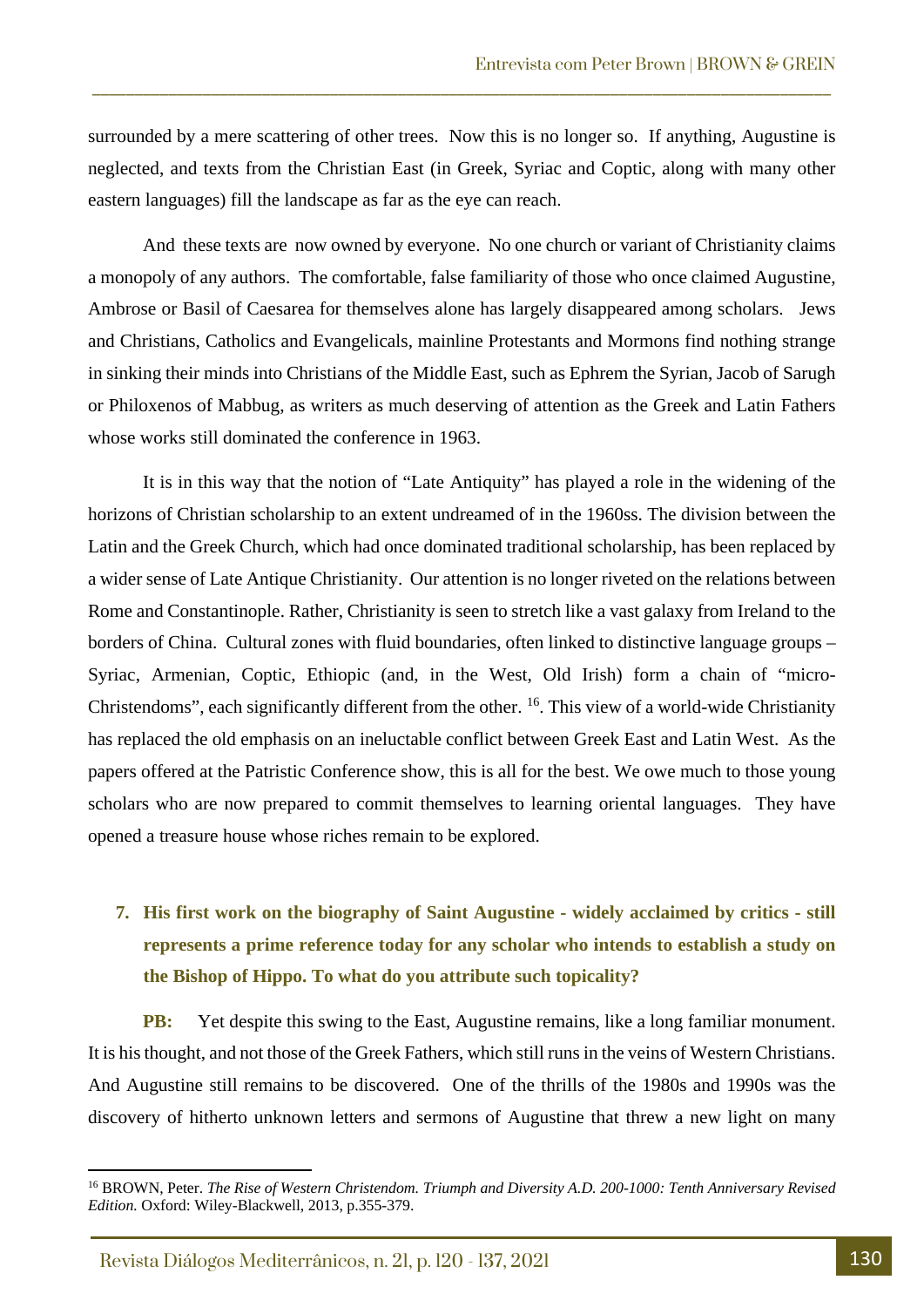aspects of his life as a bishop and preacher in Africa. One of the joys of writing an epilogue to my *Augustine of Hippo* (which I did in2000) was the opportunity to hail some of those discoveries. We now have twenty-nine further letters from Augustine's old age, that were discovered by Johannes Divjak and first published in 1981. A group of sermons, preached in the years when Augustine was writing the *Confessions* and beginning his career as a bishop, were discovered by François Dolbeau and published in 1996. [17](#page-11-0)

\_\_\_\_\_\_\_\_\_\_\_\_\_\_\_\_\_\_\_\_\_\_\_\_\_\_\_\_\_\_\_\_\_\_\_\_\_\_\_\_\_\_\_\_\_\_\_\_\_\_\_\_\_\_\_\_\_\_\_\_\_\_\_\_\_\_\_\_\_\_\_\_\_\_\_\_\_\_\_\_\_\_\_\_\_\_\_

And our image of Africa itself has changed since the 1960s. Our understanding of the circumstances of the Donatist schism (with which I began my study of Augustine in 1961), has been revolutionized by the book of my friend and colleague at Princeton, Brent Shaw.[18](#page-11-1) We no longer see Augustine's Africa through his eyes alone. He has become a figure in a landscape that is larger than himself. And, somewhat to our surprise, we find that this does not in any way diminish him. His splendid idiosyncrasy and Independence of mind stands out all the more clearly because he can now be compared with so many of his contemporaries in East and West. This was certainly what I discovered when I approached his notions of sexuality in my book on The *Body and Society. [19](#page-11-2)*

## **8. The figure of 'holy men' in Late Antiquity still derives from his work. How can we understand the role of this '***vir sanctus***' among the nascent Christian communities of the late Roman era and the early Byzantine period? Did they have the same role for different regions? Did they affect only Christianity?**

**PB:** For me, my research on the "holy man" was a turning point in my discovery of the Christian East. It coincided with the beginning of a significant re-evaluation of the social conditions of the Eastern Empire in the fourth and fifth centuries. This was due in large part to what has been called the "archaeological revolution". This revolution has challenged many of the stereotypes on which conventional outline histories of the late Roman empire had been based. Archaeologists had begun to discover a landscape. It was up to me to try to find a place for the holy men of Syria as figures in this landscape.

<span id="page-11-0"></span><sup>&</sup>lt;sup>17</sup> BROWN, Peter. *Augustine of Hippo: A Biography. New Edition with an Epilogue. Berkeley: University of California* Press, 2000, p.442-443 and p.462-473.

<span id="page-11-1"></span><sup>18</sup> SHAW, Brent. *Sacred Violence: African Christians and Sectarian Hatred in the Age of Augustine.* Cambridge University Press, 2011.

<span id="page-11-2"></span><sup>19</sup> BROWN, Peter. *The Body and Society: Men, Women, and Sexual Renunciation in Early Christianity.* New York: University of Columbia Press, 1988; reprinted as *The Body and Society: Twentieth Anniversary Edition.* New York: Columbia University Press, 2008, p.387-427.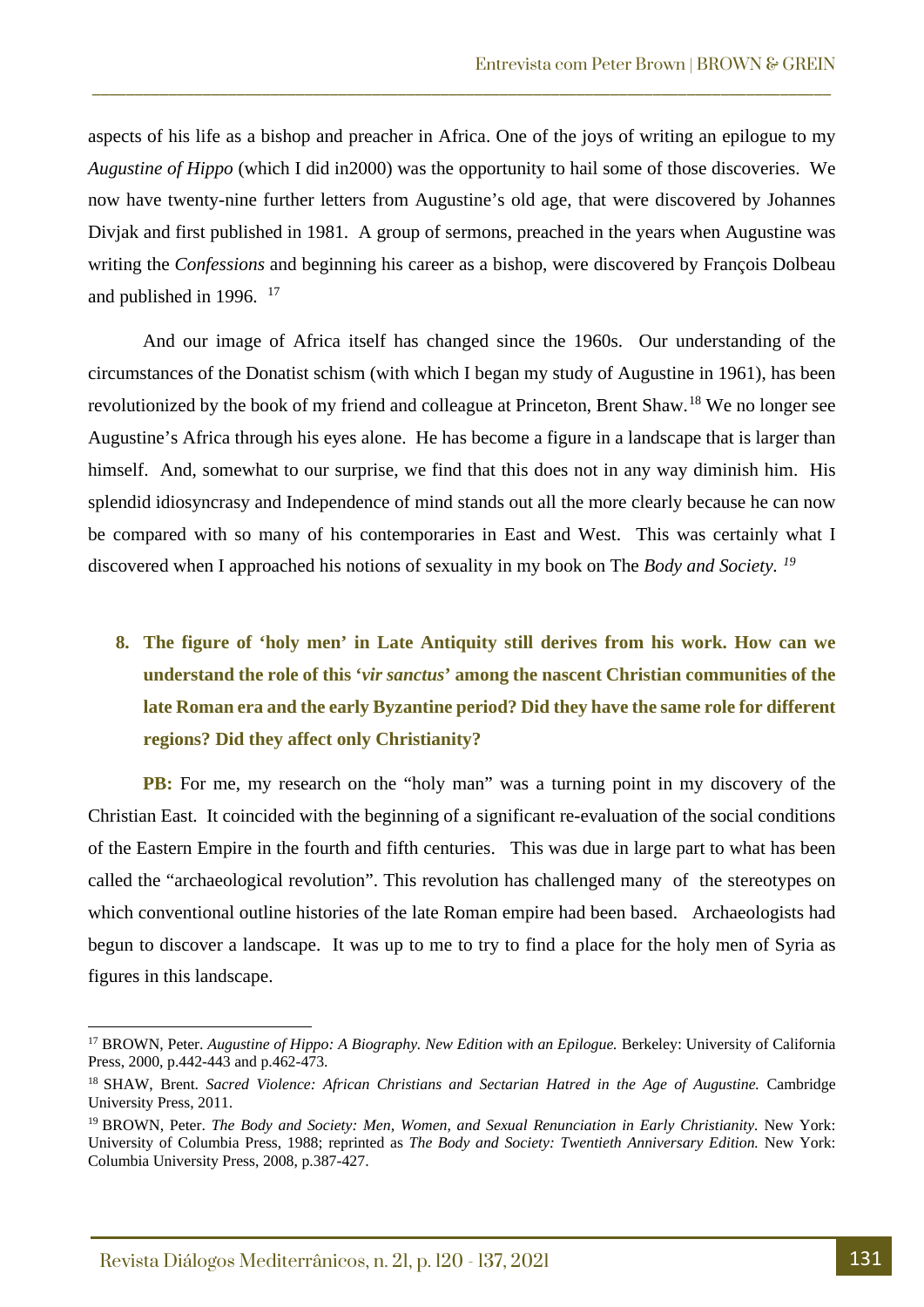It was a very different landscape from what had previously been assumed. Archaeological surveys of the countryside outside Antioch – the Limestone Massif, still known after its hero as the Djebel Semcan (Symeon's Mountain) -- where Symeon Stylites (396-459) had been active, challenged the notion that the countryside was occupied by a uniformly impoverished and oppressed peasantry. Far from it: this was not a society of broken-backed serfs. It was a new society of upwardly mobile and intensely competitive villagers.

\_\_\_\_\_\_\_\_\_\_\_\_\_\_\_\_\_\_\_\_\_\_\_\_\_\_\_\_\_\_\_\_\_\_\_\_\_\_\_\_\_\_\_\_\_\_\_\_\_\_\_\_\_\_\_\_\_\_\_\_\_\_\_\_\_\_\_\_\_\_\_\_\_\_\_\_\_\_\_\_\_\_\_\_\_\_\_

Little could I have guessed that the splendid monograph of Georges Tchalenko, *Les villages antiques de la Syrie du Nord*, which appeared in 1953 and excited me so greatly,<sup>[20](#page-12-0)</sup> was only the first trickle of a veritable dam-burst of excavations and regional surveys in Syria, Israel and Jordan. These have revealed an entirely unexpected agrarian boom. In the words of Michael Decker,

Rarely, if ever, in the history of the pre-industrial Mediterranean have levels of agrarian development, intensity of settlement, and a combination of security, ease of communication and monetarization coalesced than they do in the late antique East. $21$ 

Such impressive scholarly gains make the recent eruption of violence in the Middle East tragic, and the deliberate destruction of cultural memory by radical groups in parts of the region, doubly obscene – an entire world, only recently discovered, has been snatched from us by violence.

Looking back, I realize that my excitement at the discovery of an entire new world of peasant villages in Syria may have led me to place the holy man in too narrow a context. Holy figures, women as well as men, were abundant throughout the Christian world; and their sanctity was not always the same as those of the great pillar saints of Syria. Just as Christianity itself now appears as a diffuse galaxy, containing many versions of Christian life and practice, so Christian sanctity is a language of many distinct dialects. In a recent book, *Treasure in Heaven,* I have tried to do justice to this diversity in a comparative study of the holy men of Syria with the monks of Egypt. Each represented a distinct "dialect" of the holy summed up in different attitudes to society, to the human person, and to basic themes of human existence, such as work, poverty and wealth.  $22$ 

<span id="page-12-0"></span><sup>20</sup> TCHALENKO, Georges.*Les villages antiques de la Syrie du Nord.*Paris: Institut français de Beyrouth, 1953.

<span id="page-12-1"></span><sup>21</sup> DECKER, Michael. *"Tilling the Hateful Earth." Agricultural Production and Trade in the Late Antique East.* Oxford University Press, 2009, p.250.

<span id="page-12-2"></span><sup>&</sup>lt;sup>22</sup> BROWN, Peter. *Treasure in Heaven. The Holy Poor in Early Christianity*. Charlottesville, VA: University of Virginia Press, 2016, p.51-118.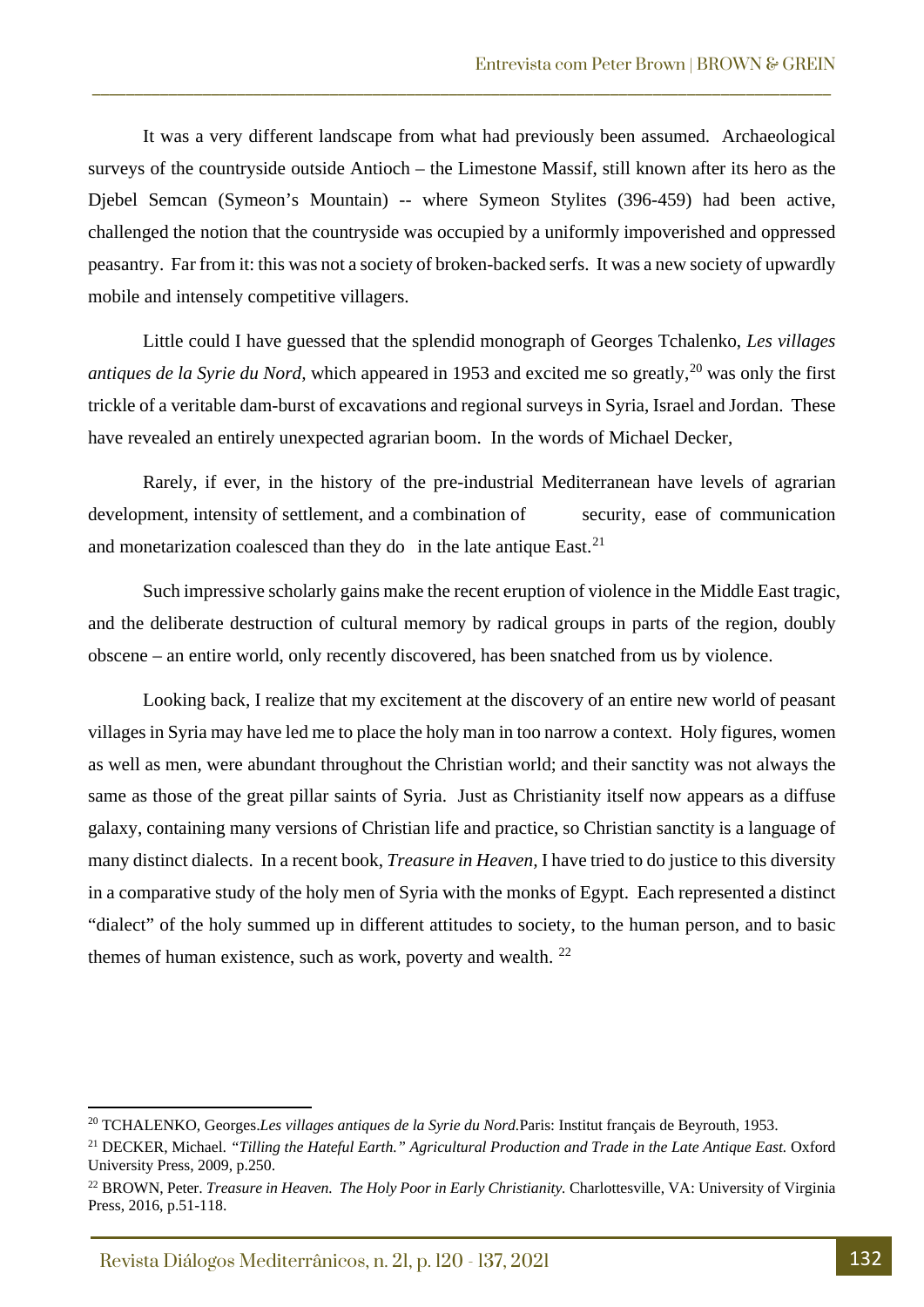**9. In this year - 2021 - his book "The World of Late Antiquity" celebrates 50 years since its appearance (1971). You are considered to be the one who effectively projected the concept of** *Late Antiquity* **among historians, transforming a whole perspective of history and historiography studies. What is Late Antiquity?**

\_\_\_\_\_\_\_\_\_\_\_\_\_\_\_\_\_\_\_\_\_\_\_\_\_\_\_\_\_\_\_\_\_\_\_\_\_\_\_\_\_\_\_\_\_\_\_\_\_\_\_\_\_\_\_\_\_\_\_\_\_\_\_\_\_\_\_\_\_\_\_\_\_\_\_\_\_\_\_\_\_\_\_\_\_\_\_

**PB:** As you can imagine, I look back on the publication of *The World of Late Antiquity* as a happy moment. Its publication represented the realization of my wish to speak clearly and intelligibly to the general public on a newly-discovered theme. Thames and Hudson were a press better known for their publications in art history than for academic monographs. This enabled me to write a text in which visual evidence for what I was proposing was to hand on every page. It was the equivalent of a power-point lecture on the fate of the classical tradition over half a millennium.

Just because of these qualities, the book has been held to sum up an entire field of study – to bring it into existence, as it were, simply through its challenging title. But, of course, "Late Antiquity" was more than a title. *The World of Late Antiquity* summed up the discoveries of an entire field of scholarship, pursued at different rhythms in different places. And this field has continued to debate the meaning of Late Antiquity among themselves– how long was the period? How wide was the reach of this particular cultural mutation? Did I over-extend it, both geographically and chronologically by including Iran and the early Islamic world? [23](#page-13-0)

I trust that, over the years, I have made plain my own reasons for preferring a wide definition of the field. Many of my reasons are practical and linked to a consideration of the educational systems of the Americas and of Europe. These systems impose boundaries and make distinctions that are often wittingly or unwittingly ideologically driven, and which should, therefore, be challenged. Should we be content always to speak of the end of the Roman Empire in the West as a catastrophe brought about by barbarians which interest us only as destroyers, as most of us are accustomed to do? Can we close our text-books at 410AD? In which case we effectively exclude the next five hundred years of the history of Europe.

Looking outside Europe, can we afford to limit knowledge of Islam only to experts in Departments of Near Eastern Studies? The progress of Syriac studies has shown that Islam itself was formed through constant debate with populations who had continued a culture deeply rooted in the late antique world – as has been shown by Jack Tannous in his recent book, *The Making of the* 

Revista Diálogos Mediterrânicos, n. 21, p. 120 - 137, 2021 133

<span id="page-13-0"></span><sup>23</sup> LIZZI TESTA, Rita (ed.). *Late Antiquity in Contemporary Debate*. Cambridge: Scholars Publishing, 2017.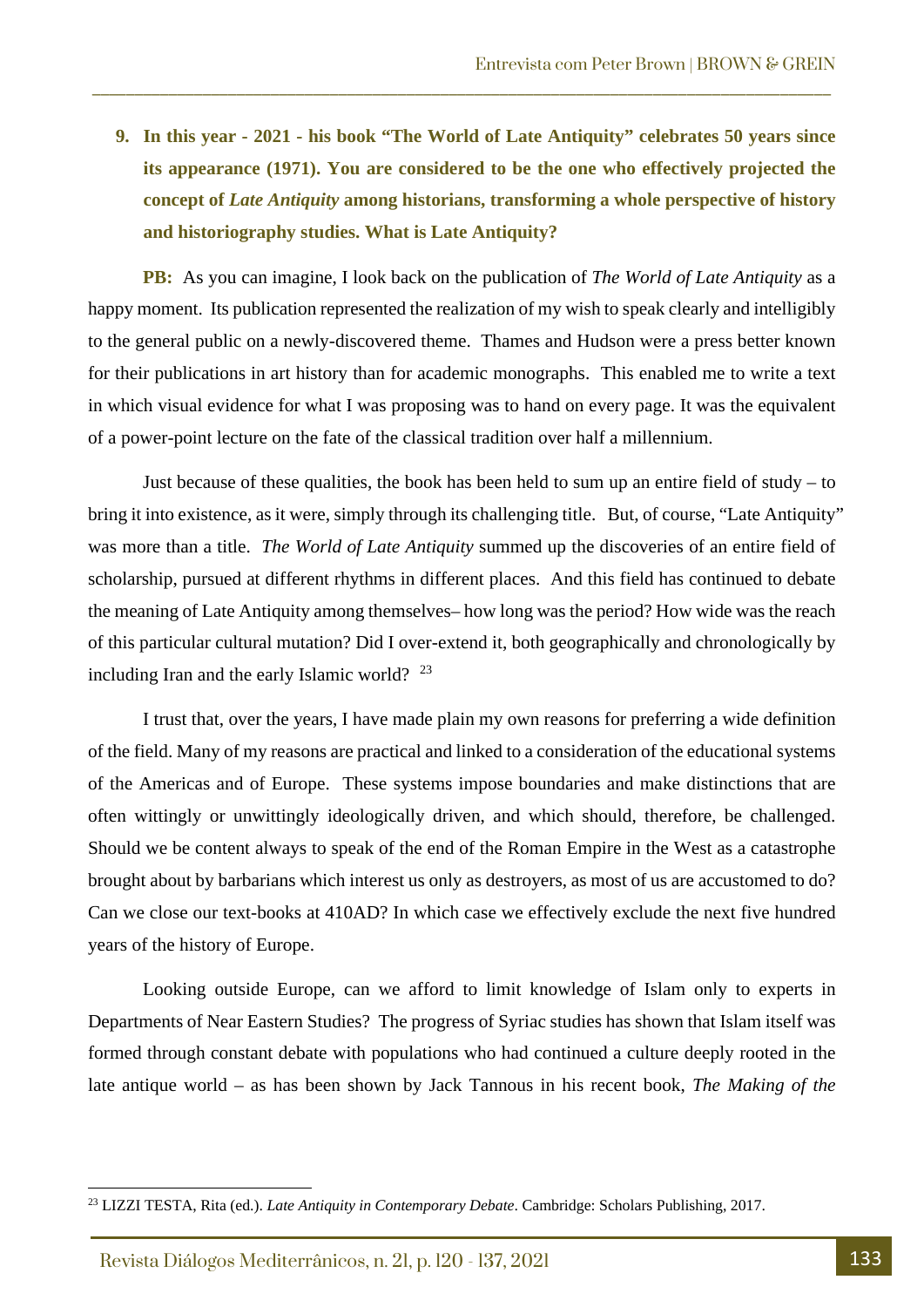*Medieval Middle East*<sup>[24](#page-14-0)</sup>. Such a book could not have been written twenty years ago. This and many other studies have sailed on the wind of an expansive notion of late antiquity which has lowered longestablished barriers between academic departments all over the learned world. To opt for what is now called "A Shorter Late Antiquity" which ended at around 630AD has much to commend itself to ancient historians. But it would close down on the opportunities opened up by a more generous definition of the period.

\_\_\_\_\_\_\_\_\_\_\_\_\_\_\_\_\_\_\_\_\_\_\_\_\_\_\_\_\_\_\_\_\_\_\_\_\_\_\_\_\_\_\_\_\_\_\_\_\_\_\_\_\_\_\_\_\_\_\_\_\_\_\_\_\_\_\_\_\_\_\_\_\_\_\_\_\_\_\_\_\_\_\_\_\_\_\_

**10. By denying the idea of 'crisis' or 'decadence' in the transition from Antiquity to the Middle Ages, you demonstrate the existence of a living and multiform world, where you can actually glimpse an intense process of "***transformations***" and "***continuities***", which can translate the true genesis of Europe. In what sense can we talk about continuities?**

**PB:** One must remember that debates on continuity are nothing new. They were a regular feature in the study of Western Europe in the early part of the twentieth century. What the Germans called the *Kontinuitäts problem* was hotly contested*,* as it affected the balance between the Roman and the Germanic basis of the institutions of early medieval Europe. It mattered greatly to Frenchmen and to Germans as to whether institutions associated with feudal Europe – such as dependence on a lord --- had first appeared among the great landowners of Late Roman Gaul or whether they had been brought to France by triumphant war bands from across the Rhine.

In this sense, Henri Pirenne's *Mahomet et Charlemagne* already sketched out the idea of a long-lasting Late Antiquity in the West, that was brought to an end only by the Muslim invasions of the seventh century. [25](#page-14-1) In many ways, the discovery of along late antiquity in the East has raised much the same problems of continuity and discontinuity as those raised, in earlier decades, by the critics of Pirenne.

<span id="page-14-0"></span><sup>&</sup>lt;sup>24</sup> TANNOUS, Jack. *The Making of the Medieval Middle East: Religion, Society, and Simple Believers*. Princeton, New Jersey: Princeton University Press, 2018.

<span id="page-14-1"></span><sup>25</sup> PIRENNE, Henri.*Mohammed and Charlemagne*.(trans. B. Miall). London: George Allen and Unwin, 1939; see BROWN, Peter. *Mohammed and Charlemagne* by Henri Pirenne, *Daedalus* 103, 1974, p.25-33, now in *Society and the Holy in Late Antiquity.*Berkeley: University of California Press, 1982, p.66- 79. See now Bonnie Effros, The Enduring Attraction of the Pirenne Thesis, *Speculum* 92, 2017, p.184-208.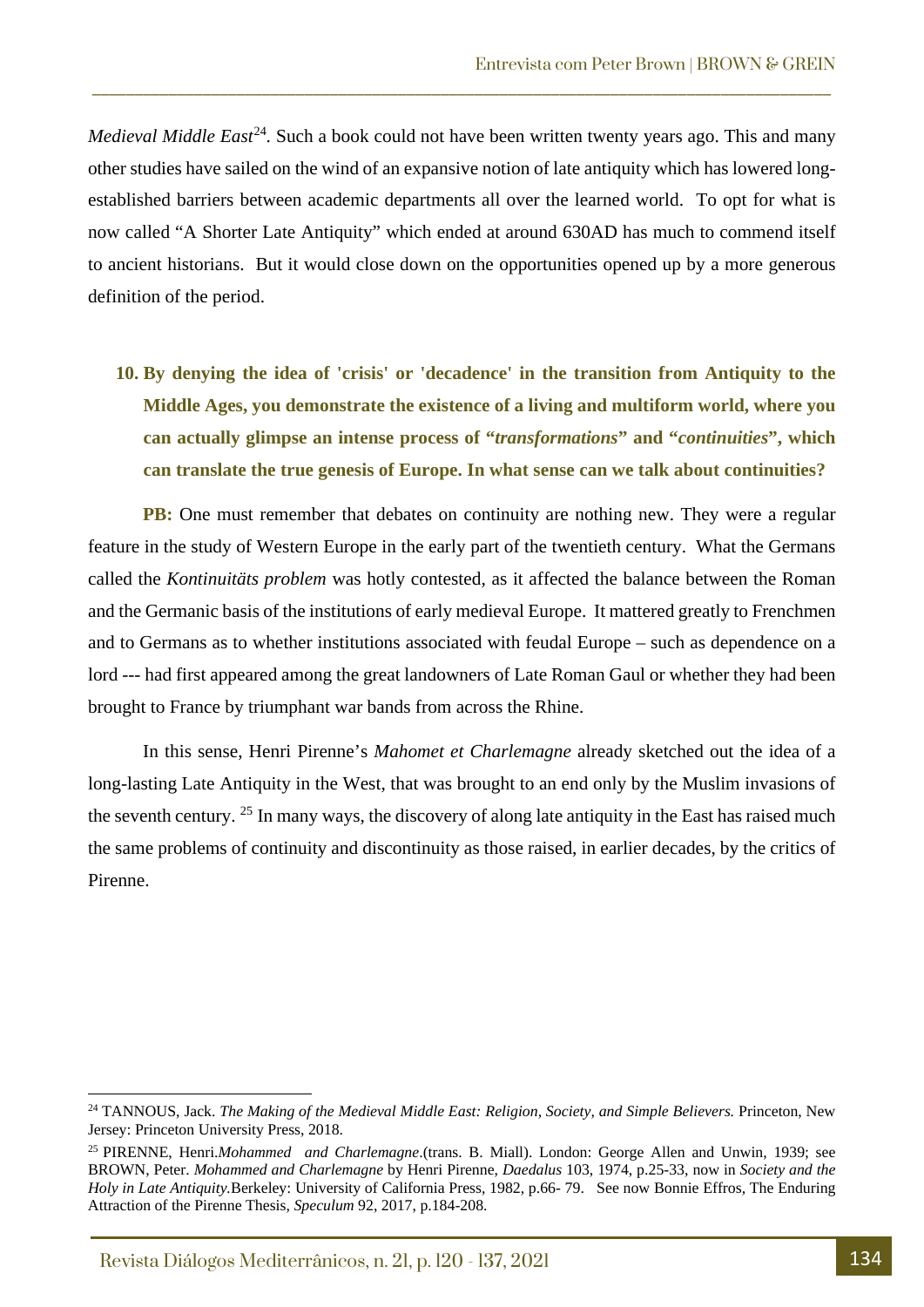**11. Historians, in general, tend to give excessive significance to chronological milestones, often projecting them as elements capable of translating historical moments and phenomena unfolded in certain geographical spaces. However, one of the biggest criticisms and, at the same time, difficulties that the concept of 'Late Antiquity' presents is precisely the problem of periodization. Is it possible to circumscribe it within a defined chronology? When does it 'start' and when does it 'end'?**

\_\_\_\_\_\_\_\_\_\_\_\_\_\_\_\_\_\_\_\_\_\_\_\_\_\_\_\_\_\_\_\_\_\_\_\_\_\_\_\_\_\_\_\_\_\_\_\_\_\_\_\_\_\_\_\_\_\_\_\_\_\_\_\_\_\_\_\_\_\_\_\_\_\_\_\_\_\_\_\_\_\_\_\_\_\_\_

**PB:** I think I have answered this sufficiently. For researchers, periodization is simply a convenient way of organizing a perception of a general concordance of traits that enable us to say that such and such a phenomenon is "late antique". It works best at the center of the period when these traits converge. The beginning and the end of the period are usually more open to debate. But for teachers and administrators beginnings and ends are expected to be sharp and clear. Hence the constant danger of the exclusion of large and fruitful periods of history through the inertia of the syllabi attached to major examinations and through the unwillingness of departments to reach beyond their own specialty. For this reason, "Late Antiquity", though a challenging phrase, will always have to be fought for, on the ground, in the corridors of schools, universities and learned institutes.

**12. With the advent of the '***problem-history***' brought up by Annales historians - since the first generations - there was a very close approximation of History with other fields of knowledge. In this sense also the need to think of historical time as an element in** *longuedurée***. The Late Antiquity is not indifferent to such processes. How do you evaluate the possible interdisciplinary approaches and the effects of the long duration for this area of study?**

**PB:** My own experience of this matter is that I came to owe an immense amount to the work of Fernand Braudel. It was Braudel rather than Pirenne who moved the Mediterranean to the center of much of my work. It was also Braudel who made me aware of the relations between the Mediterranean and the non-Mediterranean not only in the Latin West but in the Middle East. I traveled twice to Iran (in 1974 and 1976) very much in the spirit of Braudel, not only to see the monuments of the Sasanian Empire, but to view the landscapes that imposed their own mute logic on the working of the Sasanian polity. In that wide land, the relations between mountain and plain, desert and oasis, Mediterranean and Iranian plateau, were reminders of a *longue durée* of Middle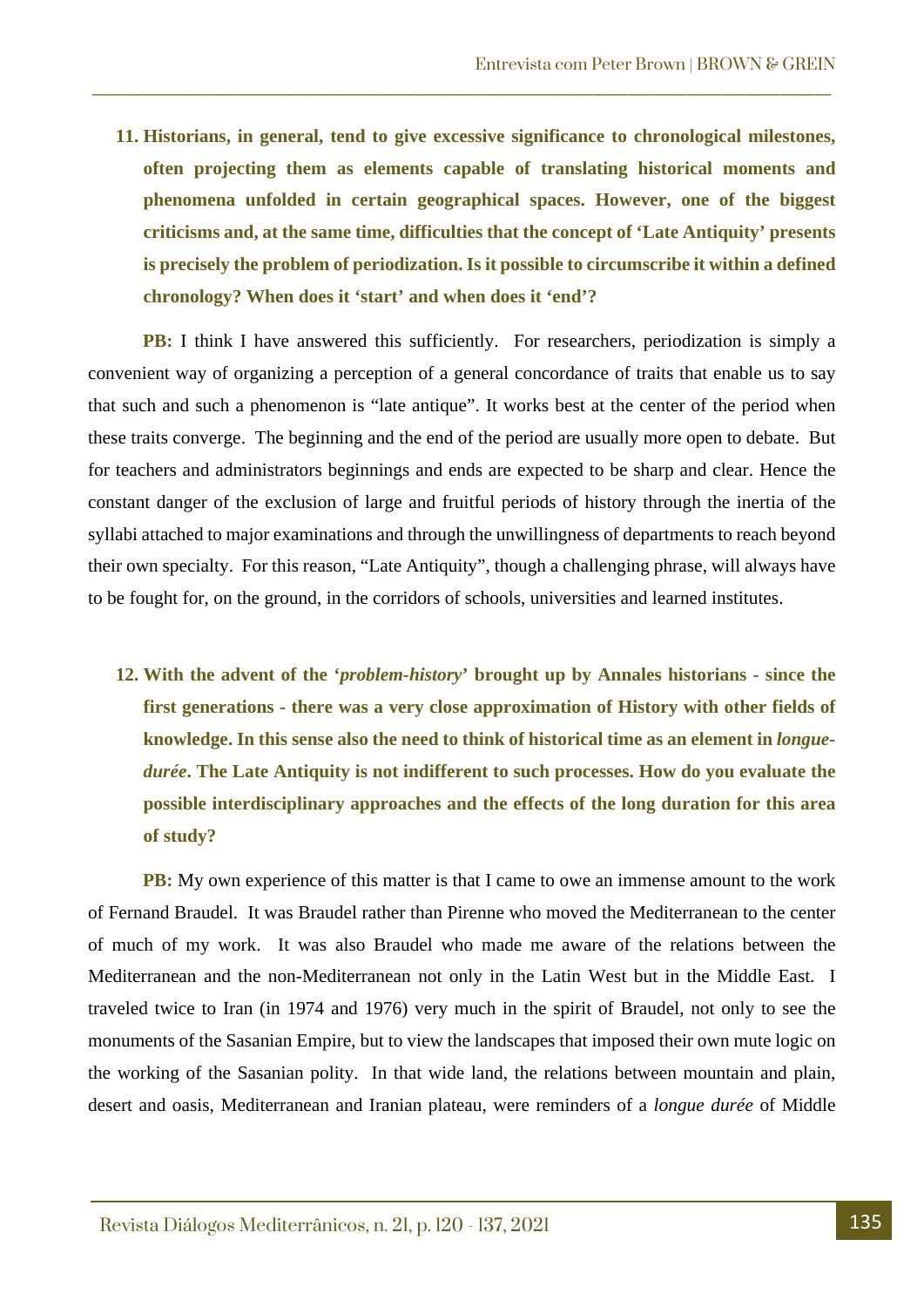Eastern history, compared with which the competing kingdoms of East Rome and Iran were as fragile as whirling dust.

\_\_\_\_\_\_\_\_\_\_\_\_\_\_\_\_\_\_\_\_\_\_\_\_\_\_\_\_\_\_\_\_\_\_\_\_\_\_\_\_\_\_\_\_\_\_\_\_\_\_\_\_\_\_\_\_\_\_\_\_\_\_\_\_\_\_\_\_\_\_\_\_\_\_\_\_\_\_\_\_\_\_\_\_\_\_\_

#### **13. In the sense of historical and historiographic approaches, is it possible to say that there was a Late Antiquity, namely, 'Roman' and another one for the 'Barbarians'?**

**PB:** Everton I agree with your suggestion. One aspect of *The World of Late Antiquity* left me unsatisfied. My concentration on the Mediterranean and the Middle East led me to neglect the non-Mediterranean regions of the Latin West. My *Rise of Western Christendom* was, in many ways, an attempt to redress this imbalance. But I do not think that the story of early medieval Europe can be seen as an alternative, entirely separate Late Antiquity for the barbarians alone. Rather, the excitement of the period lies in the remarkable manner in which Romans and barbarians alike strove to create, after the Fall of Rome, what Hervé Inglebert has called *une antiquité tardive post-romaine*, aspects of which eventually reached as far north as my native Ireland.<sup>[26](#page-16-0)</sup>

**14. Interest in studies of late antiquity has increased considerably in Brazil. In a previous conversation, you had expressed your surprise about the way Brazilian historians have dealt with the concept. Professor Peter Brown, to close this interview, I would like you to leave a message to Brazilian historians, about the vitality and obstacles that this area still presents.**

**PB:** I have frequently had occasion to be grateful to Brazilian scholars in the field of Late Antiquity – those who I have known, such as my friend Francisco Marshall of Porto Alegre; and those whose work in the late antique field has always impressed me greatly, most notably Carlos Machado and Júlio César Magalhães de Oliveira. I have always been struck by the unusual vigor of the classical tradition in Brazil; and by the constancy of its commitment, in a troubled world, to public values rooted in the study of the great experiments in government in Greece and Rome. This commitment to the values of the classical world as relevant to the present, precisely because they cannot be taken for granted, has always given a tone of seriousness to the work of Brazilian scholars.

As a student of religion in Late Antiquity, Brazil has always been a treasure house for me. I find myself constantly challenged and instructed by the sheer variety and creativity of the religious experience of Brazil in recent times. In the early 1960s, when working on the movement of protest

Revista Diálogos Mediterrânicos, n. 21, p. 120 - 137, 2021 136

<span id="page-16-0"></span><sup>26</sup> INGLEBERT, Hervé. *Histoire de la civilisation romaine.* Paris: Presses Universitaires de France, 2005, p.483